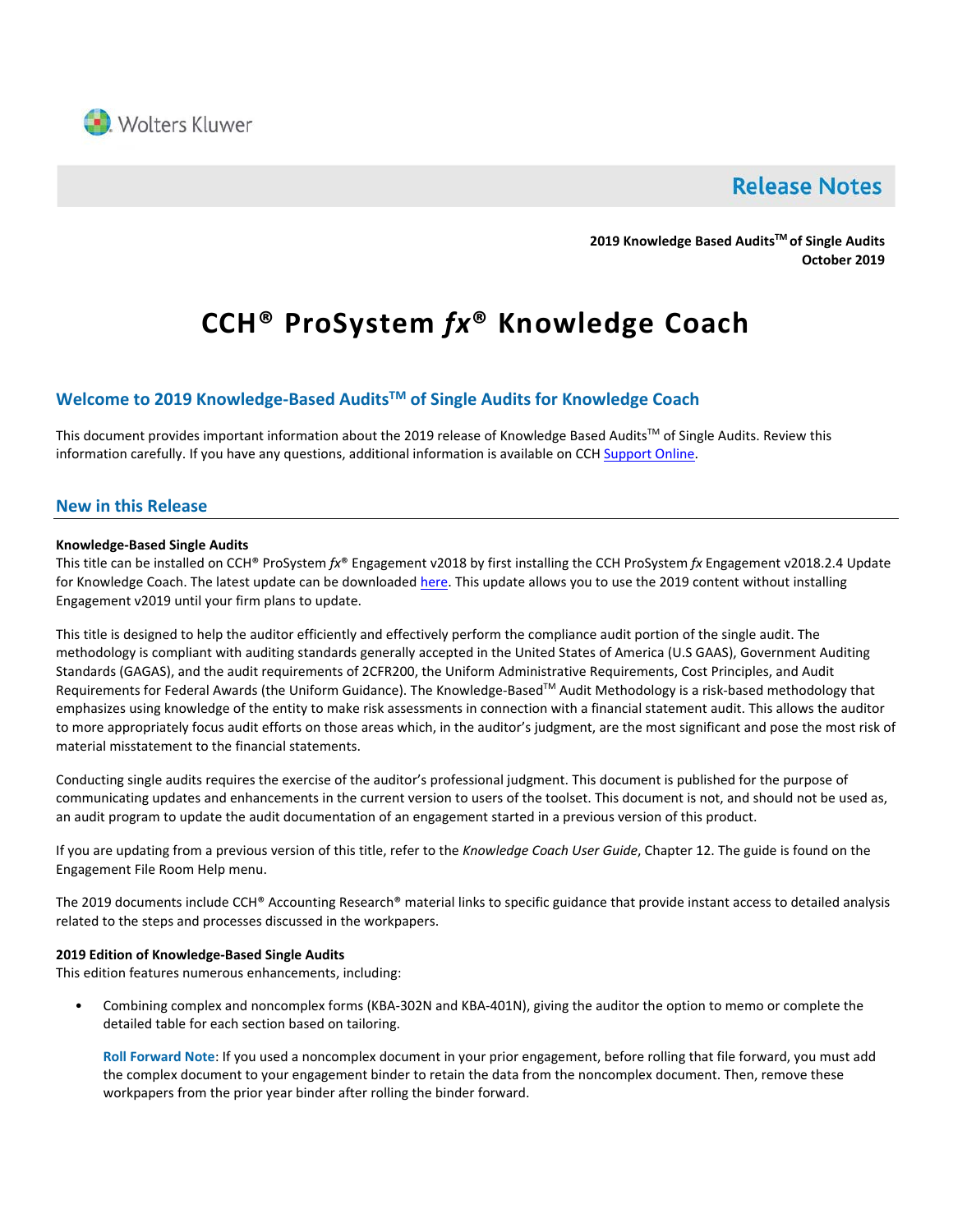If your binder has been finalized and you don't want to unfinalize it to insert the complex document before rolling forward, make a copy of your finalized binder, insert the applicable complex documents, and then roll forward the copied binder to the 2019 title. After roll forward, remember to delete the copied prior year binder from your file room. Doing this retains the data in the 2019 combined versions.

Alternatively, copy and paste the data from the prior year noncomplex document from the prior year binder after rolling forward to the current combined versions. The noncomplex document rolls forward as an obsolete workpaper with no data and must be removed after you roll forward your binder. Refer to your prior year binder for data in the noncomplex document.

For the Update Knowledge Coach Content option, insert the complex version of the workpaper prior to updating. Doing this retains information from the now obsolete noncomplex version. We recommend publishing the noncomplex versions prior to selecting the Update Knowledge Coach Content option so you have access to the data after updating, as the noncomplex version will be obsolete.

- Adding flow of columns "Nature of Other Services" and "Firm Personnel Overseeing the Service" from KBA-101S Overall Uniform Guidance Compliance Audit Strategy to AID-201S Non Attest Services Independence Checklist.
- Adding the table "Prior Year Substantive Matters and Significant Findings" to KBA-102S Uniform Guidance Compliance Audit: Significant Matters. This table is only user entry and is available to document prior year matters or findings.
- Modifying headers and adding one new column (If Controls are Not Effectively Designed and Implemented or Are Not Operating Effectively, Describe the Risks of Material Misstatement) in AID-401S Understanding General Controls for Information Technology in the "less complex" table. This new column contains a dynamic list of risks noted in the engagement which is similar to the functionality of KBA-40X series forms.
- Adding one new Potential Error Diagnostics in KBA-502S Summary of Assessments of Risks of Noncompliance that triggers when you add a compliance-level risk in the risk pane, but document that both Inherent Risk and Control Risk are low.
- Adding a table to both KBA-902S Uniform Guidance Compliance Audit Review and Approval Checklist to document a concurring partner review, if applicable. A tailoring question was also added to AUD-100S that has show/hide functionality on this table in both forms.
- Enhancing instructions and procedures throughout the toolset to improve workflow.
- Adding new tips regarding Omnibus Statement on Auditing Standards for the issuance of SAS-135.

[Click here](http://support.cch.com/updates/KnowledgeCoach/pdf/guides_tab/2019%20Single%20Audit%20Title%20Overview%20for%20Knowledge%20Coach%20Users.pdf) for the 2019 Audits of Single Audit Title Overview for Knowledge Coach Users.

In addition, forms and practice aids throughout have been updated to include new examples and tips, and where applicable, to take into account new literature, standards, and developments, reflected in the following current audit and accounting guidance:

- AICPA Statement on Auditing Standards (SAS) No. 134, Auditor Reporting and Amendments, Including Amendments Addressing Disclosures in the Audit of Financial Statements
- AICPA Statement on Auditing Standards (SAS) (SAS) No. 135, Omnibus Statement on Auditing Standards 2019
- Government Auditing Standards, 2018 Revision
- 2019 Compliance Supplement
- 2019 Data Collection and discussion of the Uniform Guidance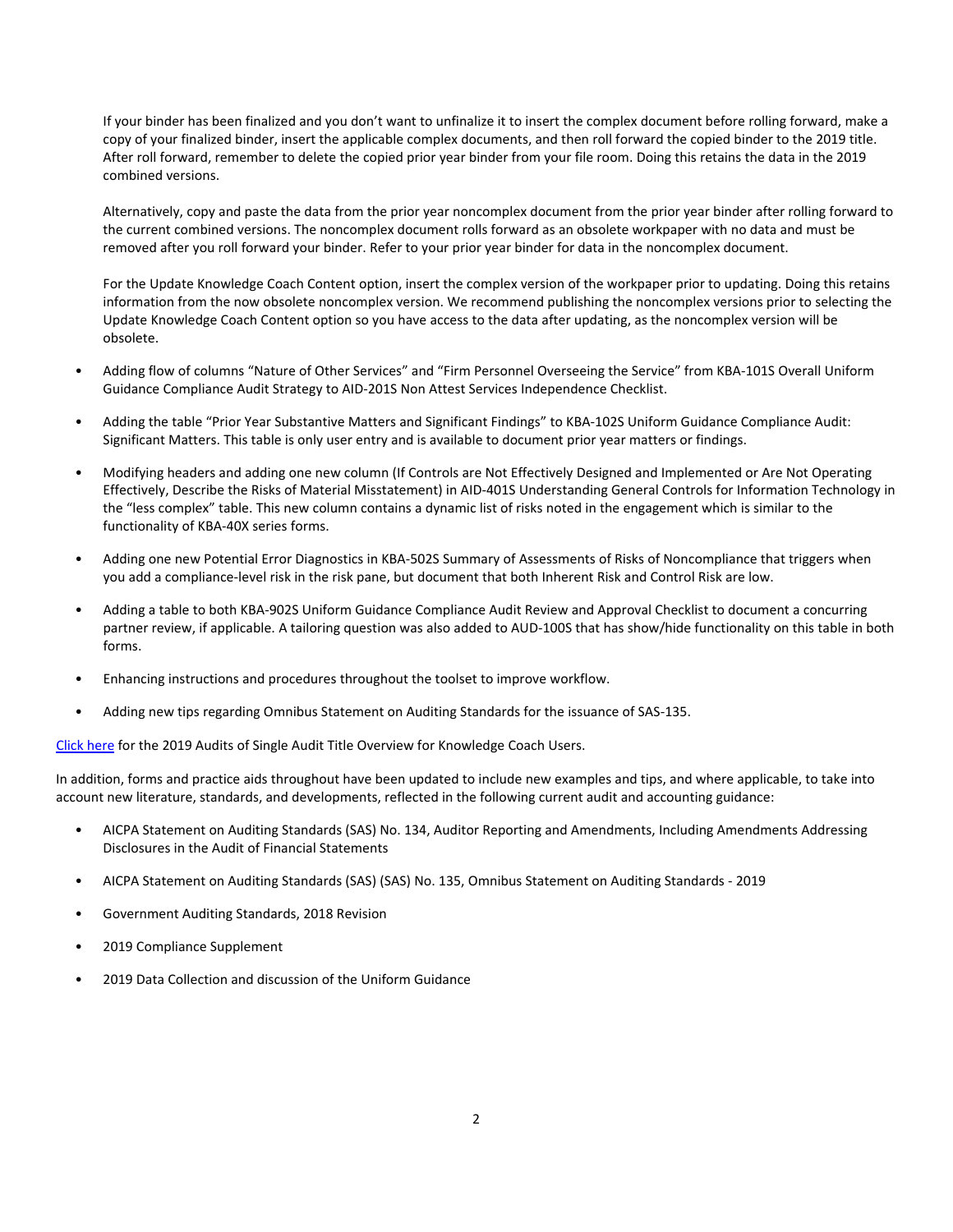#### **Important:**

- Save changes to workpapers before closing the workpaper or the binder to ensure data is correctly updated.
- If Microsoft® Word crashes when using Knowledge Coach, before closing the binder, use the Save Knowledge Coach Answers option in the binder view under the Tools menu. This saves all data within tables.
- You can view other Knowledge Coach Best Practices on ou[r Web](https://support.cch.com/kb/solution/000034942/sw34947) site.

#### **System Requirements**

This title requires the 2019 Compliance Base Title. The 2019 Compliance Base title must be installed with one of the following versions of Engagement and Knowledge Coach.

- Engagement and Knowledge Coach v2018 with CCH ProSystem fx Engagement v2018.2.4 Update or later available [here.](https://support.cch.com/updates/Engagement/release2018/release2018.aspx) To identify the version you are running, please go to the Help > About window in the application.
- Engagement and Knowledge Coach v2019 or newer.

If you are upgrading from Engagement v7.1 or older, please contact [Technical Support.](https://support.cch.com/contact)

A minimum of 4GB of RAM is required for optimal performance when opening and navigating Knowledge Coach workpapers.

#### **License Requirements**

This title requires the Knowledge-Based Audits of Single Audits license. Users who do not have a license for this title cannot use Knowledge Coach functionality in workpapers.

For information on updating your licensing, see [How do I add or update CCH ProSystem fx Engagement Licenses?](https://support.cch.com/kb/solution.aspx/sw3937) on our Support Web site.

For more information on assigning licenses, see [How do I assign Engagement Licenses?](https://support.cch.com/kb/solution.aspx/sw3943) on our Support Web site.

#### **Download Instructions**

If you plan to use this title on Engagement and Knowledge Coach v2018, apply the CCH ProSystem *fx* Engagement v2018.2.4 Update to all computers, including Admin and terminal servers, before installing the title. Review the update's [release notes](https://d2iceilwdglxpz.cloudfront.net/release_notes/CCH%20ProSystem%20fx%20Engagement%202018.2.4%20Release%20Notes.pdf) for more deployment information.

To download this title:

- 1. Navigate to the [Knowledge Coach Updates](http://support.cch.com/updates/KnowledgeCoach) section of the Engagement Support Web site.
- 2. Select the Knowledge Coach Series. The series are arranged by title type, then industry.
- 3. Click **Download File** next to the title you want to download.

**Note**: On some occasions the content package file (KCP) downloads with the extension changed to ZIP. If this occurs, change the extension of the downloaded file to KCP, using all capital letters.

You must install the 2019 Compliance Base title before installing the 2019 Knowledge Based Single Audits. The Compliance Base title is also available on th[e Knowledge Coach Update Web](http://support.cch.com/updates/KnowledgeCoach) site.

The Knowledge Coach Content Package (KCP) download is a proprietary file that must be installed from within Engagement. Save this KCP file to a location on your local drive, and follow the Installation Instructions below.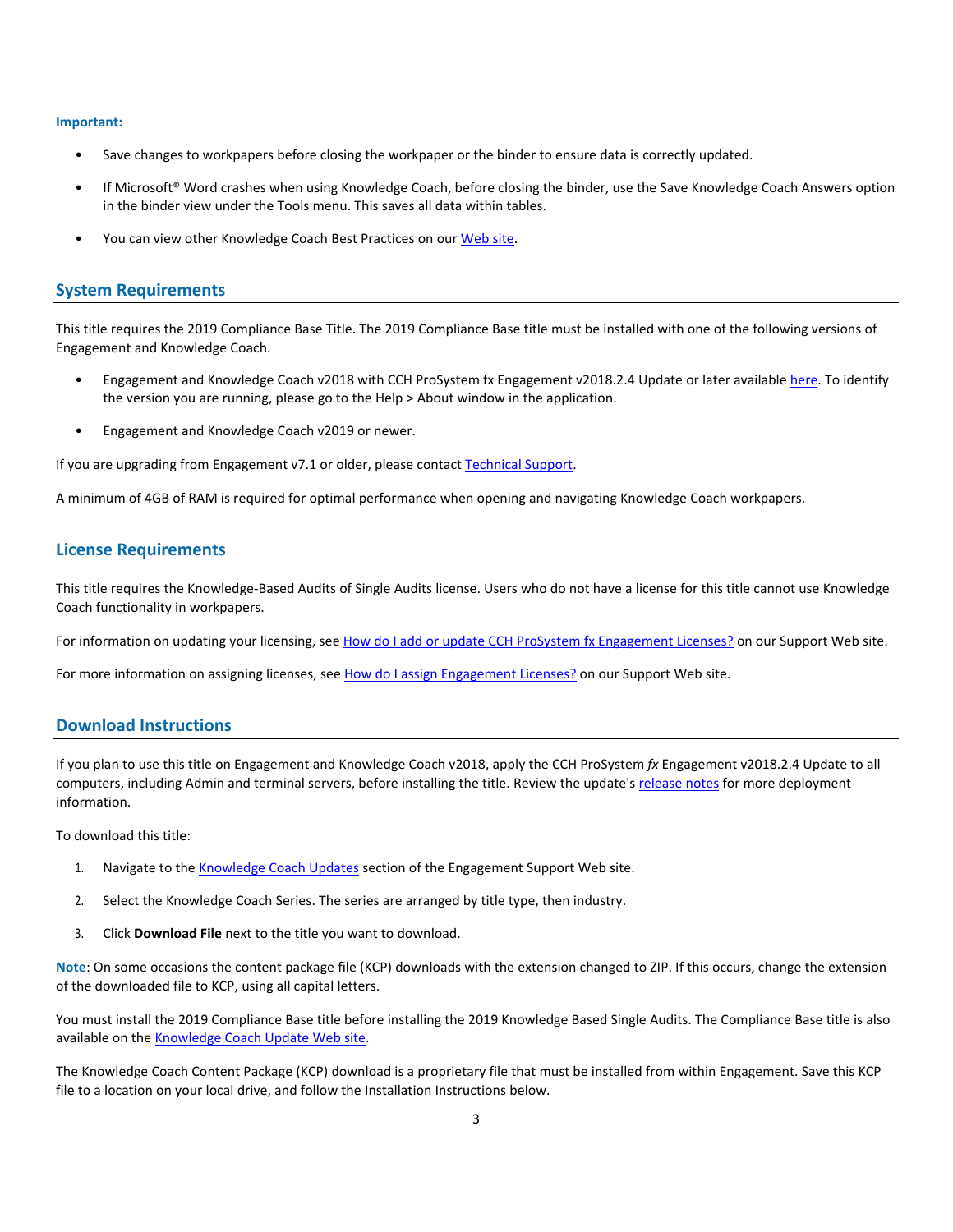#### **Installation Instructions**

See [How do I add a new CCH® ProSystem fx® Knowledge Coach title to CCH® ProSystem fx® Engagement?](https://support.cch.com/kb/solution/000033707/sw30271) for instructions on installing a new Knowledge Coach title.

#### **Online Permission Key**

Permission key files can be downloaded from our [Web](https://prosystemfxsupport.tax.cchgroup.com/permkey/download.aspx) site or when adding or updating the new licenses in Engagement v2018 and newer. After updating the license file in the Engagement Admin module, licenses must be assigned to the staff who will use 2019 Knowledge-Based Single Audits.

If you have not already established a Single Sign-on (SSO) account with Customer Service, we urge you to do so at this time.

#### **Using Your Knowledge Coach Content with CCH® Accounting Research Manager®**

CCH's Accounting Research Manager (ARM) is the most comprehensive, up-to-date, and objective online database of financial reporting literature. It includes all authoritative and proposed accounting, auditing, and SEC literature, plus independent, expert-written interpretive guidance.

Available on ARM, the Knowledge-Based Single Audits Guide helps you comply with the most recent professional standards and guidance for the conduct of audits of Commercial Entities and to integrate the use of practice aids, tools, and other resources with its guidance. This publication supplements and complements the knowledge-based documents that are available in Knowledge Coach.

If you subscribe to an ARM library that includes Single Audits content, you can link directly to source material from Resources within Knowledge Coach documents. These links have been updated to refer to the accounting standards under the FASB Accounting Standards Codifications. Also, if you subscribe to the Knowledge-Based Single Audits Guide on ARM, you can take advantage of references to the guide material from within the Knowledge Coach documents.

With Accounting Research Manager, you maximize the efficiency of your research time, while enhancing your results. Learn more about our content, our experts, and how you can request your free trial by visiting the [Accounting Research Manager Web](http://www.accountingresearchmanager.com/) site. You can also access the Accounting Research Manager Web site by selecting **Engagement > Binder Window > Shortcuts Bar > Guidance tab**.

#### **Using Your Knowledge Coach Content**

To use your Knowledge Coach Workpaper templates, do the following:

- 1. Open a binder in Engagement.
- 2. Select the workpaper tab into which you would like to insert the workpaper.
- 3. Select **New Knowledge Coach Workpaper** from the toolbar or File menu.
- 4. Select the new Knowledge Coach title with the content you would like to use. You can only select titles you have installed. The information displayed changes to reflect the workpaper organization available for the selected title.
- 5. Select the Knowledge Coach workpapers to insert into your binder and click **OK**.
- 6. In the Selected Workpaper Properties window, add a workpaper index in the Index field and make any Name modifications that are needed. You can also modify the tab location or the roll forward settings for each workpaper.
- 7. Click **OK**. The integrated Knowledge Coach workpaper is now inserted into your engagement binder.

**Note**: For more information on how to use Knowledge Coach workpapers in your binder, see the *Knowledge Coach User Guide*.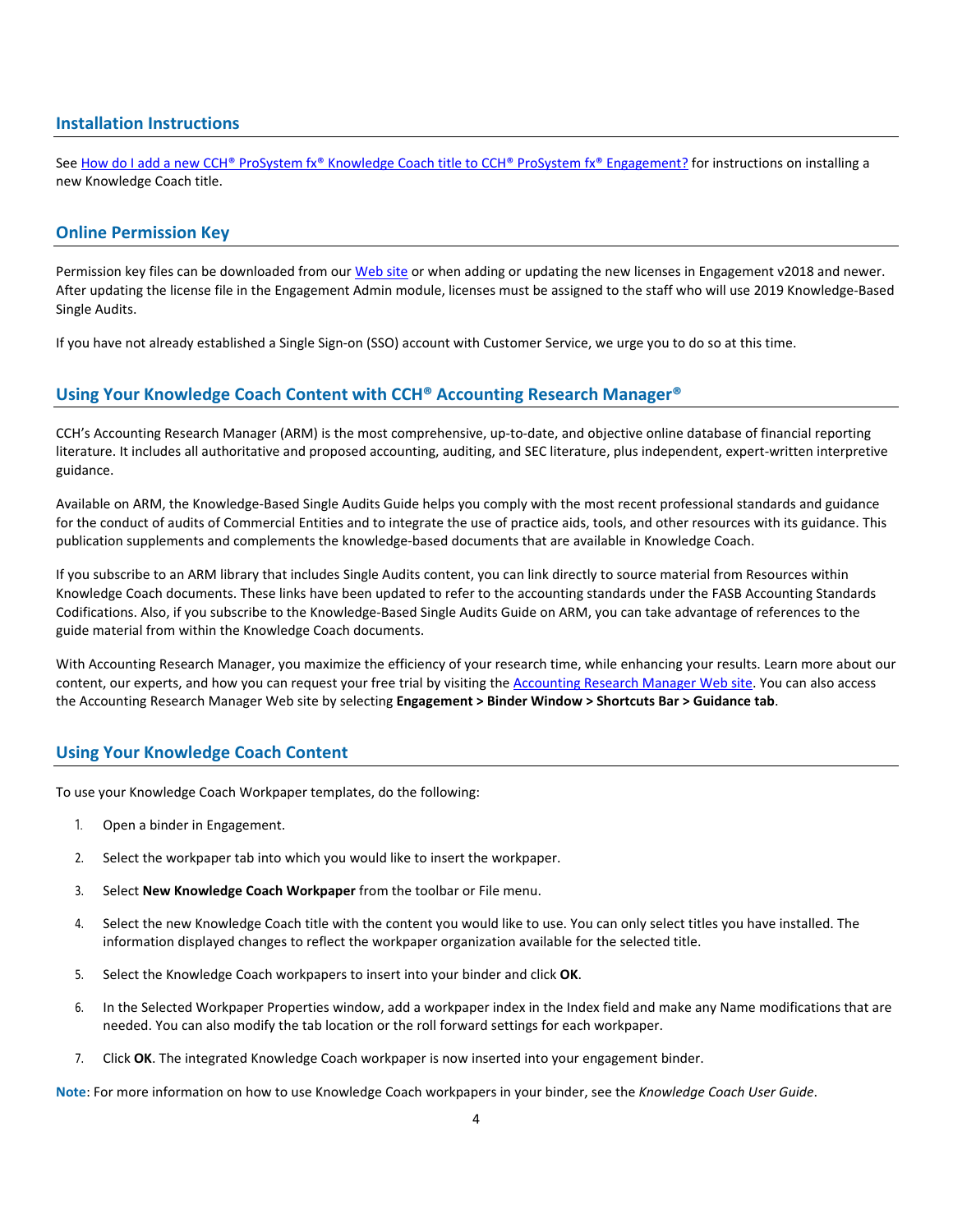## **Additional Information on Knowledge Coach and the KBA Methodology**

**Knowledge-Based Audit (KBA) Methodology** allows the results of one set of procedures to become the input for the next. The key components of the KBA methodology include:

- An overview that guides auditors through the methodology
- Knowledge-based audit documents, integral to risk assessment and audit processes, which contain steps and procedures required by U.S. GAAS, GAGAS, the Compliance Supplement and the Uniform Guidance
- Customizable audit programs that take auditors through related steps and procedures
- Practice aids to help auditors complete steps or processes outlined in the knowledge-based audit documents and audit programs
- Auditor's reports that provide a variety of sample auditor's opinions on audited financial statements
- Correspondence documents that provide sample letters to be used to comply with U.S. GAAS, GAGAS, the Compliance Supplement and the Uniform Guidance requirements and in other common situations
- The AICPA's Auditing Standards Board's (ASB) Risk Assessment Standards The practice aids and tools in the 2019 Knowledge-Based Single Audits are designed around the AICPA's risk assessment and clarified standards to assist auditors of single audits by:
	- Facilitating compliance with GAAS, GAGAS, and the Compliance Supplement and the Uniform Guidance
	- Encouraging more effective audits through tailored audit programs and comprehensive practice aids
	- Helping auditors to focus on and respond to identified audit risks
	- Enhancing audit documentation

#### **CCH® ProSystem fx® Knowledge Coach**

Knowledge Coach functionality allows auditors to use the Knowledge-Based-Audit methodology more efficiently. It eliminates the need for duplicate entry of the same information, tailors audit documentation to each particular engagement, and documents the link between risks identified and procedures performed. AUD-100S Tailoring Question in Knowledge Coach presents engagement-level questions that aid in tailoring the engagement documentation for each client. Completing the questions helps avoid duplication and unnecessary workpapers.

**Note**: Before you begin an audit, review the guidance in AUD-101S Overall Audit Program. This workpaper is your road map through a Knowledge-Based Audit methodology. Start your audit with AUD-100S Tailoring Question Workpaper and AUD-101S Overall Audit Program.

- **Risks** can be captured via the Risk Summary task pane from any Knowledge Coach workpaper by the current editor of KBA-502S Summary of Risk Assessments. This allows you to continuously assess risks during the engagement. Several workpapers prompt you to consider the presence of risks, but the Risk Summary task pane must be used to document those risks. All documented risks flow to the Risk Summary. To ensure risks show in findings tables, select the workpaper identified in field of the Risk pane.
- **Information Flow** helps reduce the time spent duplicating information across forms. In addition, the flow of consistent information ensures that information and updates to information are not missed between workpapers. Drill-down functionality helps the user navigate quickly to the source of the information, aiding in the review of the audit file.
- **Diagnostics** help track unresolved issues like unanswered questions, incomplete risks, program steps not linked to risks or relevant assertions, missing workpaper, and more.
- **Links to Accounting Research Manager** (ARM), if you subscribe to an ARM library that includes audit content, point directly to source material from Resources in Knowledge Coach workpapers. These links reference the accounting standards under the FASB Accounting Standards Codifications and the auditing standards issued by the AICPA. Also, if you subscribe to the Knowledge-Based Single Audits Guide on ARM, you can take advantage of links to the audit guide material in the Knowledge Coach documents.